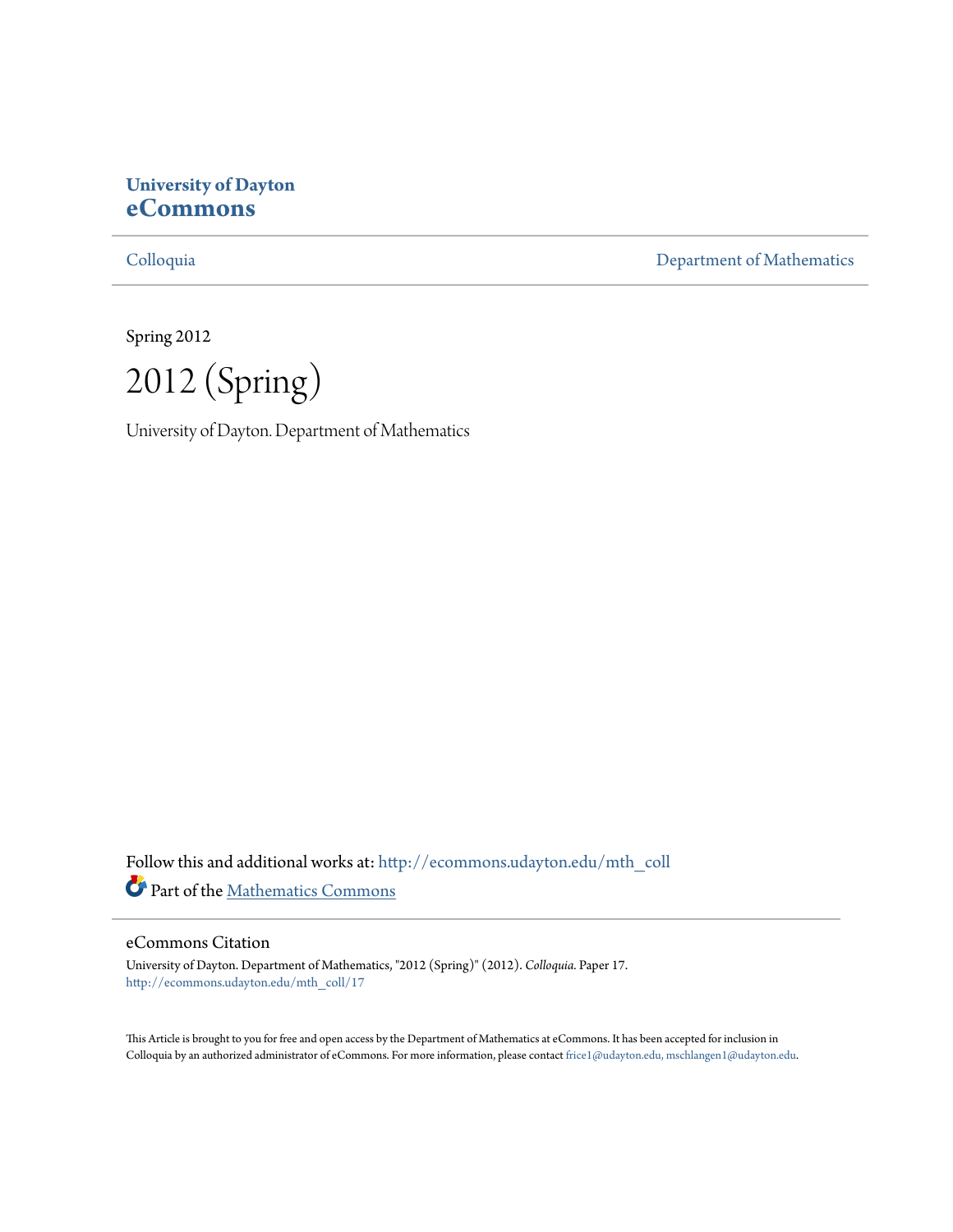| Date             | <b>Speaker and Title</b>                                                                                                                                         | <b>Time/Location</b> |
|------------------|------------------------------------------------------------------------------------------------------------------------------------------------------------------|----------------------|
| Thursday, Jan 19 | Youssef Raffoul, University of Dayton<br>Periodicity in General Delay Nonlinear Difference Equations<br><b>Using Fixed Point Theory</b>                          | 3:00 PM, SC 323      |
| Thursday, Jan 26 | Joshua Craven, University of Dayton<br>Initial Development of a Statistically Based Validation Process for $ 3:00$ PM, SC 323<br><b>Computational Simulation</b> |                      |
| Thursday, Feb 2  | Ziqi Qiao, University of Dayton<br>Idiosyncratic risks in different regimes and the cross-section of<br>expected stock returns                                   | 3:00 PM, SC 323      |
| Thursday, Feb 9  | Muhammad Usman, University of Dayton<br>Bifurcation Analysis for a Class of Nonlinear Partial<br>Differential Equations Using a Perturbation Method              | 3:00 PM, SC 323      |
| Thursday, Feb 16 | Saber Elaydi, Trinity University<br>Stability, bifurcation and invariant manifolds of some<br>competition models                                                 | 3:00 PM, SC 323      |
| Thursday, Feb 23 | Paul Eloe, University of Dayton<br>A Limiting Behavior of a Solution of the (2n)th Order Lidstone<br><b>Boundary Value Problem</b>                               | 3:00 PM, SC 323      |
| Thursday, Mar 8  | Jeffrey Neugebauer, Eastern Kentucky University<br>Extremal Points for a Fourth Order Boundary Value Problem                                                     | 3:00 PM, SC 323      |
| Thursday, Mar 15 | William Fleissner, University of Kansas<br>When Cp(X) is domain representable                                                                                    | 3:00 PM, SC 323      |
| Thursday, Mar 22 | Richard Warr, Air Force Institute of Technology<br>Bayesian Semi-Markov Models for Combining Heterogeneous<br>Reliability Data                                   | 3:00 PM, SC 323      |
| Thursday, Mar 29 | Louis DeBiasio, Miami University<br>The co-degree threshold of the Fano plane                                                                                    | 3:00 PM, SC 323      |
| Thursday, Apr 12 | Bader Masry and Emad Michael, University of Dayton<br>Role of resolvent in perturbed nonlinear Volterra integral<br>equation                                     | 3:00 PM, SC 323      |
| Thursday, Apr 12 | Wesley Jones, University of Dayton<br>Exponential Stability and Instability Via Lyapunov Functionals                                                             | 3:30 PM, SC 323      |
| Thursday, Apr 19 | Ahlam Alraddadi, University of Dayton<br>Modeling volatility: ARCH and GARCH models                                                                              | 3:00 PM, SC 323      |
| Thursday, Apr 19 | William Balbach, University of Dayton<br>Decomposition of complete multipartite graphs into the graph<br>pair of order 4                                         | 3:30 PM, SC 323      |

## **Abstracts of the Colloquium Talks: Spring 2012 Department of Mathematics**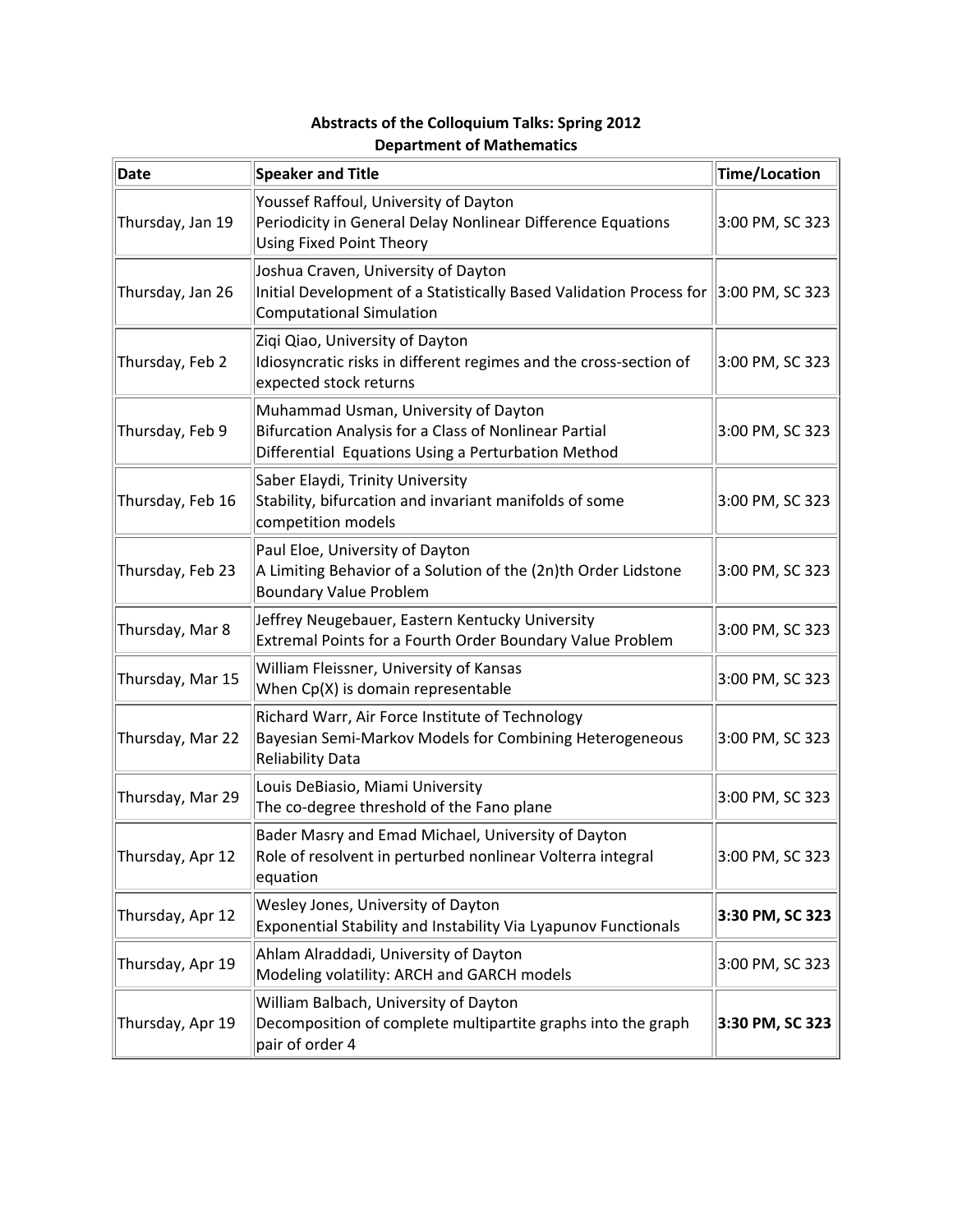| Friday, April 20 | Ziqi Qiao, University of Dayton<br>Idiosyncratic risks in different regimes and the cross-section of<br>expected stock returns                                                    | $\ $ 2:00 PM, SC 379 $\ $       |
|------------------|-----------------------------------------------------------------------------------------------------------------------------------------------------------------------------------|---------------------------------|
| Friday, April 20 | Danping Wang, University of Dayton<br>On credit risk-downgrade risk prediction                                                                                                    | $\vert$ 2:30 PM, SC 379 $\vert$ |
| Thursday, Apr 26 | Ramzi Nahhas, Wright State University<br>Constructing Conditional Reference Values for Childhood Skeletal 3:00 PM, SC 323<br>Age and Predicting the Timing of Maturational Spurts |                                 |

### **Periodicity In General Delay Nonlinear Difference Equations Using Fixed Point Theory** Youssef Raffoul

**Abstract:** Using Schaefer's fixed‐point theorem, enabling us to show that if there is an a priori bound on all possible  $T$  -periodic solutions of

$$
\Delta x(n) = F(n, x_n),
$$

then there is a  $T$  -periodic solution. The a priori bound will be established by different methods including non‐negative Lyapunov functionals. Examples illustrating the developed theory are provided.

## **Initial Development of a Statistically Based Validation Process for Computational Simulation** Joshua Craven

**Abstract:** A newly‐developed, statistically‐based, process for validation of computational experiments is presented. The focus of this newer methodology is Uncertainty Quantification, sensitivity analysis, and variance reduction. Design of Experiments is used to stabilize the initial test conditions for training data set for the initial calibration simulations. Newly‐developed MATLAB toolboxes for system identification and variance reduction are used to modify the response functions to minimize the differences and uncertainty of the results. These toolboxes identify the areas with the greatest variance and add relevant data points to reduce the variance in these areas. Gaussian process regression methodologies are used to reduce the variances and differences from the simulation results compared to the validation data. The standard computational validation process is presented as a comparison to the proposed statistically‐based process. Results of the new process indicate that significant uncertainty reduction as well as variance reduction is achieved with minimal number of test runs, resulting in superior performance prediction for the computational models.

## **Idiosyncratic risks in different regimes and the cross‐section of expected stock returns** Ziqi Qiao

**Abstract:** The relation between idiosyncratic risks and the cross‐section of expected stock returns are examined with consideration of regime shifts. Bai‐Perron test is applied to test the number of regime shifts and the corresponding break dates. Then, GARCH model is applied to estimate the conditional idiosyncratic risks in each regime obtained. In the end, OLS is used to examine the relation of idiosyncratic risks and expected stock returns.

## **Bifurcation Analysis for a Class of Nonlinear Partial Differential Equations Using a Perturbation Method**

Muhammad Usman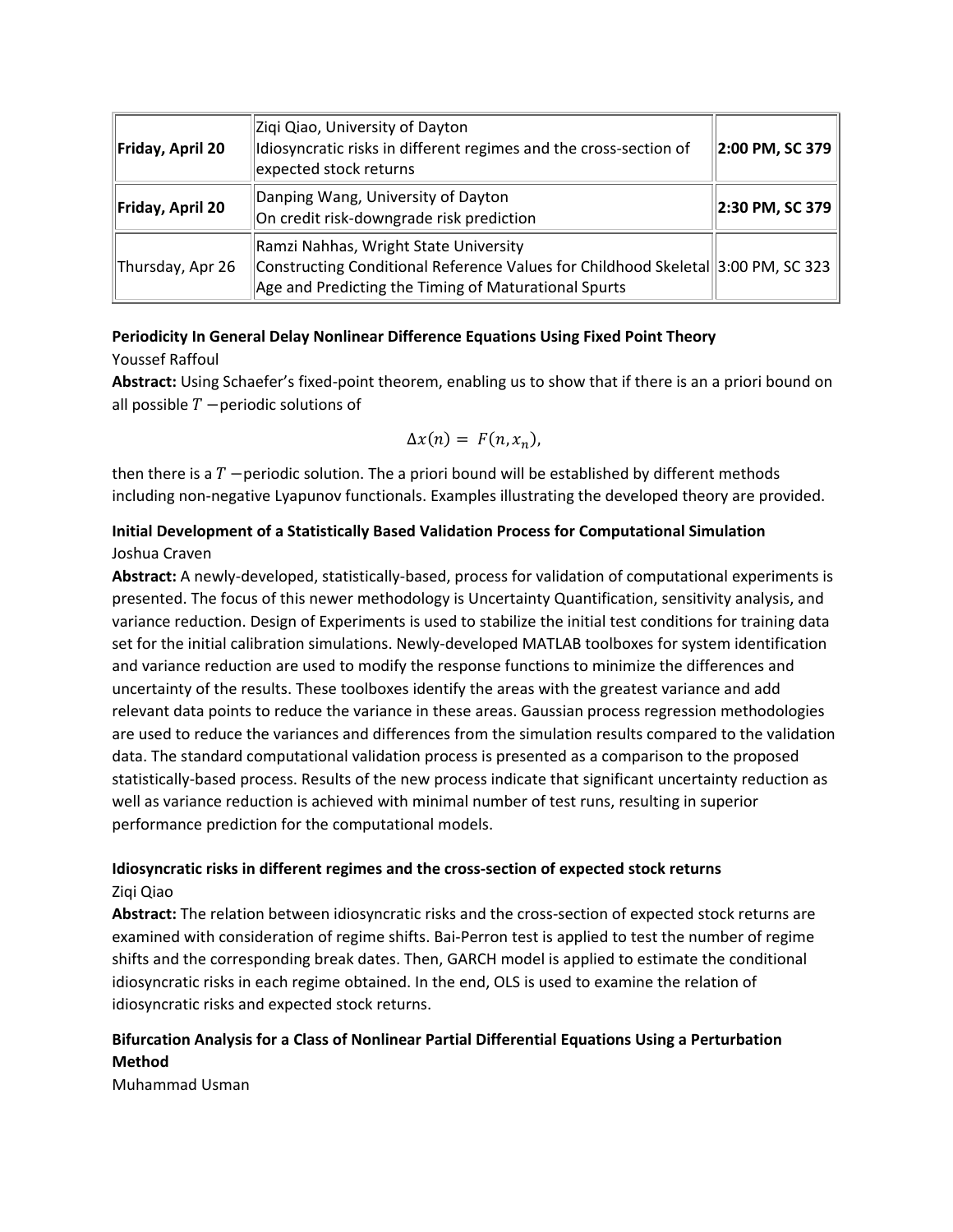**Abstract:** In this talk some results on bifurcations in steady state solutions of a class of nonlinear dispersive wave equation and for a damped externally excited Kuramoto‐Sivashinsky Equation will be presented. Using an asymptotic perturbation method stability of solutions will be discussed. We consider the primary resonance by defining the detuning parameter. External‐excitation and frequency‐ response curves are shown to exhibit jump and hysteresis phenomena for the models.

#### **Stability, bifurcation and invariant manifolds of some competition models**

#### Saber Elaydi

**Abstract:** In this talk we will present recent results on stability of some planar competition models represented by difference equations. This is accomplished utilizing the theory of center manifolds. Finally we describe the bifurcation scenario of the system that includes period-doubling bifurcation and saddle‐node bifurcation.

## **A Limiting Behavior of a Solution of the** ሺሻ**th Order Lidstone Boundary Value Problem** Paul Eloe

**Abstract:** The 2nth order Lidstone boundary value problem has the form

$$
u^{(2n)}(t) = f(t, u(t)), \quad 0 < t < 1,
$$
  

$$
U^{(2j)}(0) = u^{(2j)}(1) = 0
$$

George Lidstone (1870‐1952) was a British actuary and he seems to be best know for contributions to statistics (Lidstone smoothing). He also made contributions to interpolation theory, an immediate application of boundary value problems for ordinary differential equations.

When  $n = 1$ , the Lidstone problem reduces to a standard second order ordinary differential equation with Dirichlet boundary conditions. When  $n = 2$ , the fourth order boundary value problem has applications in elasticity and is often referred to as a beam problem or a cantilever beam problem.

In a recent article, Bo Yang (JMAA, 382 (2011), 290 – 302) studies this problem for large n. Among other things, he shows that in the limit, solutions of the Lidstone problem are closely related to the eigenvalue problem,

$$
u''(t) = \lambda u(t), \quad 0 < t < 1, \\ u(0) = u(1) = 0.
$$

In this talk, we provide sufficient information so that the talk is self‐contained and we obtain the limiting results produced by Yang.

### **Extremal Points for a Fourth Order Boundary Value Problem**

### Jeffrey T. Neugebauer

**Abstract:** We characterize extremal points for a fourth order three point boundary value problem  $u^{(4)}$  +  $p(x)u = 0$ , for  $0 \le x \le \beta$ ,  $u(0) = u'(r) = u''(r) = u'''(b) = 0$ , where  $r$  and  $\beta$  are fixed and  $0 < r \le$  $b \leq \beta$ . We establish the existence of a largest interval,  $[0, b)$ , such that on any subinterval  $[0, c]$  of  $[0,b)$ , there exists only the trivial solution of this fourth order boundary value problem. We accomplish this by characterizing the first extremal point through the existence of a nontrivial solution that lies in a cone by establishing the spectral radius of a compact operator. We then use a substitution method to reduce the  $n$ th order problem to a fourth order problem in order to characterize the first extremal point of the  $n$ th order three point boundary value problem.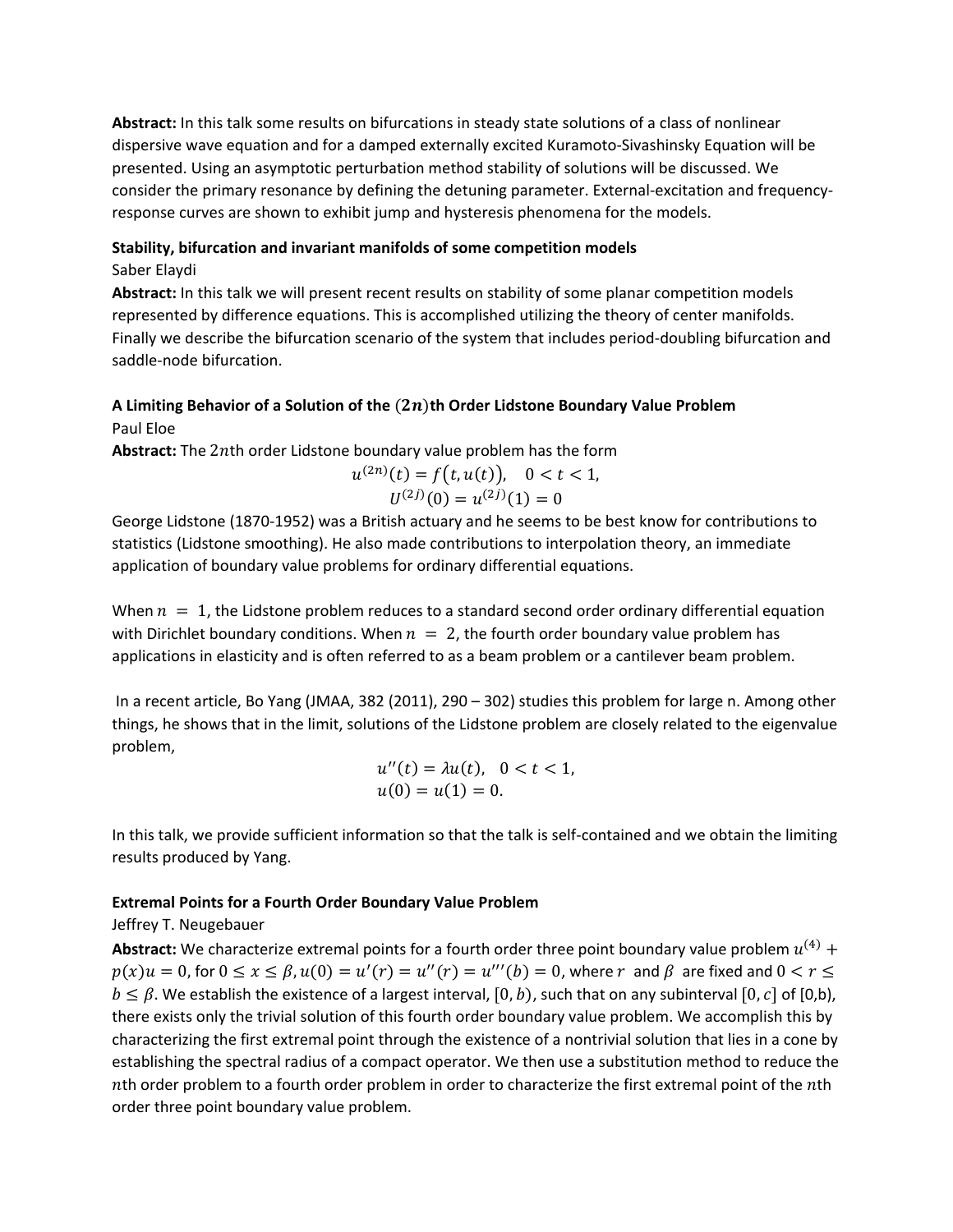**About the speaker:** Dr. Neugebauer earned bachelors and master's degrees at the University of Dayton. For the master's degree, he did his research with Dr. Muhammad Islam. He earned a Ph.D. in mathematics from Baylor University in May, 2011 and is now on the faculty in the Department of Mathematics at Eastern Kentucky University.

Refreshments will be served beginning at 2:30 in SC 313F.

### **WHEN**  $C_p(X)$  IS DOMAIN REPRESENTABLE

### William Fleissner

**Abstract:** If  $X$  and  $R$  are topological spaces, then we denote the set of continuous functions from  $X$  to  $R$ by  $C(X, R)$ . If R is a group, or lattice ring, etc., then  $C(X, R)$  has the same algebraic structure, defining operations pointwise. For example,  $(g + h)(x) := g(x) + h(x)$ . In particular,  $(C(X, \mathbb{R}), +)$  is a subgroup of  $(\mathbb{R}^X +)$ . We write  $C_p(X, R)$  when we consider  $C(X, R)$  as a subspace of the usual, finite support, product topology on  $R^X$ . This is the topology of pointwise convergence on  $C(X, R)$ . We write  $C(X)$  for  $C(X,\mathbb{R})$  and  $C_p(X)$  for  $C_p(X,\mathbb{R})$ . We show that if X is completely regular and  $C_p(X)$  is domain representable, then X is discrete, and if X is zero-dimensional,  $T_2$  and  $C_p(X,\mathbb{Z})$  is subcompact, then X is discrete.

#### **Bayesian Semi‐Markov Models for Combining Heterogeneous Reliability Data** Richard Warr

**Abstract:** Modern complex engineering systems often present the analyst with a mix of data types that can be used for reliability prediction: system test results, lifetime data from unit tests of components and subsystems, and degradation data that may have predictive value for component lifetimes.

We present a hierarchical semi‐Markov framework in which state transitions are driven by component failure and repair, and time-to-event distributions may be estimated from sample data or generated by submodels for degradation and other physical failure mechanisms. By applying a Bayesian methodology, the framework can incorporate prior information (including expert opinion) for waiting time distributions, as well as sequential updating with lifetime data from system tests.

#### **The co‐degree threshold of the Fano plane**

#### Louis DeBiasio

**Abstract:** Given a 3-graph  $H$ , let  $ex_2(n, H)$  denote the maximum codegree of a 3-graph on *n* vertices which does not contain a copy of  $H$ . Let  **denote the Fano plane, which is the 3-graph**  $\{axx', ayy', azz', xyz', xy'z, x'yz, x'y'z'\}.$  Mubayi proved that  $ex_2(n, F) = (1/2 + o(1))n$  and conjectured that  $ex_2(n, F) = [n/2]$  for sufficiently large n. Using a very sophisticated quasi-randomness argument, Keevash proved Mubayi's conjecture. Here we give a simple proof of Mubayi's conjecture by using a class of 3‐graphs that we call rings. We also determine the Tur´an density of the family of rings.

This work is joint with Tao Jiang of Miami University.

#### **Role of resolvent in perturbed nonlinear Volterra integral equation**

Bader Masry and Emad Mikael

**Abstract:** We consider the perturbed nonlinear Volterra integral equation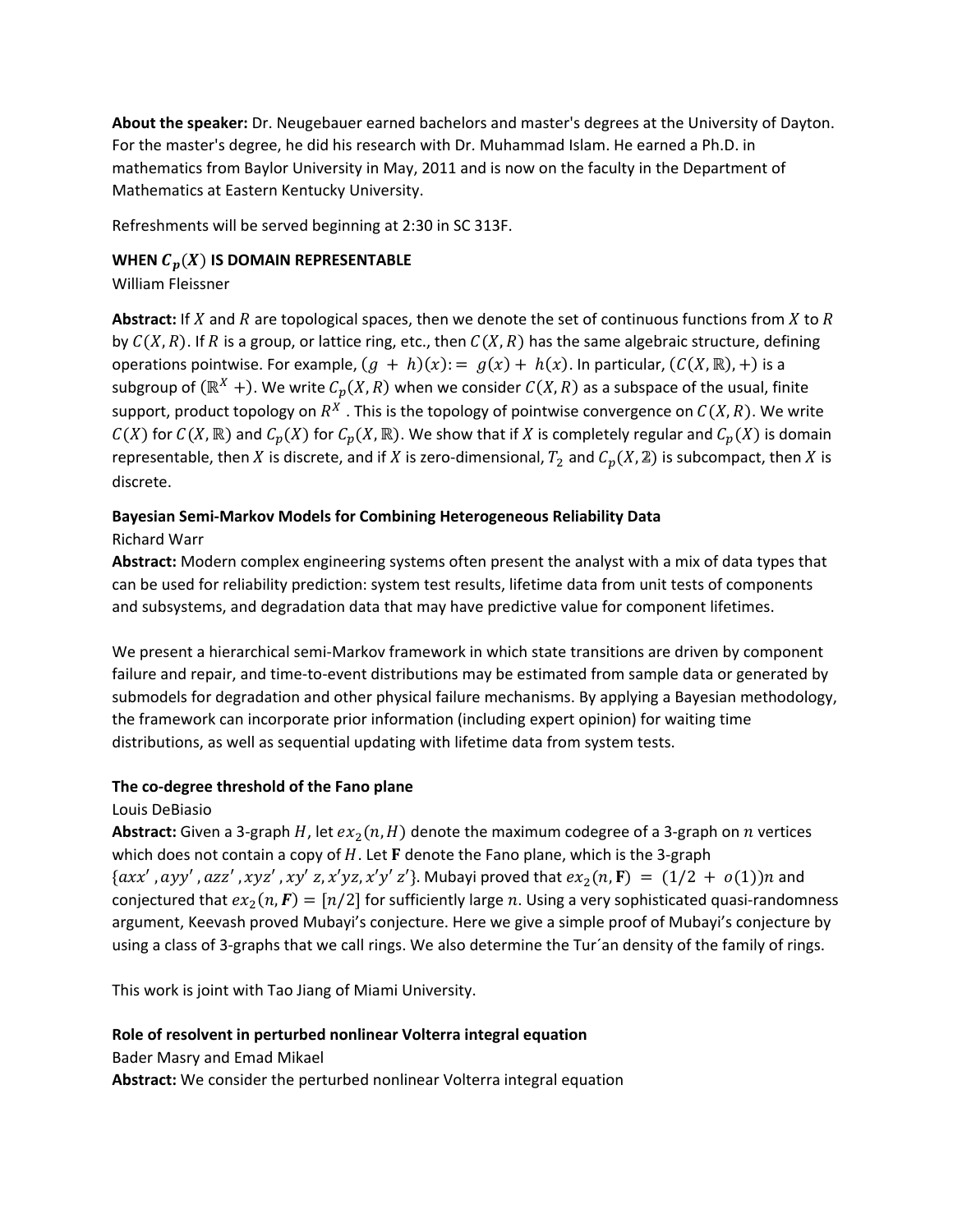$$
x(t) = a(t) - \int_0^t C(t,s) [x(s) + g(s, x(s))]ds, t \ge 0
$$

Under suitable assumptions, we study the existence, the  $L^1$  property, and the asymptotic stability of solution of this equation. For the existence of solution we use the contraction principle, and for the  $L^1$ property we use the Liapunov's method. We obtain these properties directly from the given equation, and then using the associated resolvent equation. We find that there is no advantage using the resolvent equation. Also, we study the asymptotic stability of solution of this equation using the resolvent equation. In this case, we find the resolvent equation is useful.

### Exponential Stability and Instability Via Lyapunov Functionals Wesley Jones

**Abstract:** We use Lyapunov functionals to obtain exponential stability of the zero solution of functional differential equations. Also, by displaying a suitable Lyapunov functional, we arrive at a criterion for instability.

## **Modeling volatility: ARCH and GARCH models**

### Ahlam Alraddadi

**Abstract:** To assess the performance risk of an asset over time, we estimate its volatility over time. Since the traditional autoregressive moving average (ARMA) models were not feasible to estimate volatility, Engle introduced an autoregressive conditional heteroscedastic (ARCH) model in 1982. The generalized autoregressive conditional heteroscedastic (GARCH) model was later introduced by Bollerslev in 1986. We will introduce both models and discuss their strengths and weaknesses.

## **Decomposition of complete multipartite graphs into the graph pair of order 4**

William Balbach

**Abstract:** We find necessary and sufficient conditions for the existence of an edge‐disjoint decomposition of complete multipartite graphs into the graph‐pair of order 4.

## **Idiosyncratic risks in different regimes and the cross‐section of expected stock returns** Ziqi Qiao

**Abstract:** Grounded in a behavior finance argument, we reexamine the relation between idiosyncratic risks and the cross-section of expected stock returns by taking regime shifts into consideration. Bai-Perron test is applied to test the number of regime shifts and the corresponding break dates. Then, GARCH model is applied to estimate the conditional idiosyncratic risks in each regime obtained. In the end, Fama‐MacBeth regression is used to examine the relation between idiosyncratic risks and expected stock returns. We find that regimes do influence the estimation of idiosyncratic risk. By breaking down the regimes, the relations between idiosyncratic risk and stock return vary via regimes; and in some regimes, the relation is insignificant, which is consistent to the fundamental theory of investment. The result supports that investors don't rationally diversify their risks under certain market conditions.

### **On credit risk‐ downgrade risk prediction**

Danping Wang